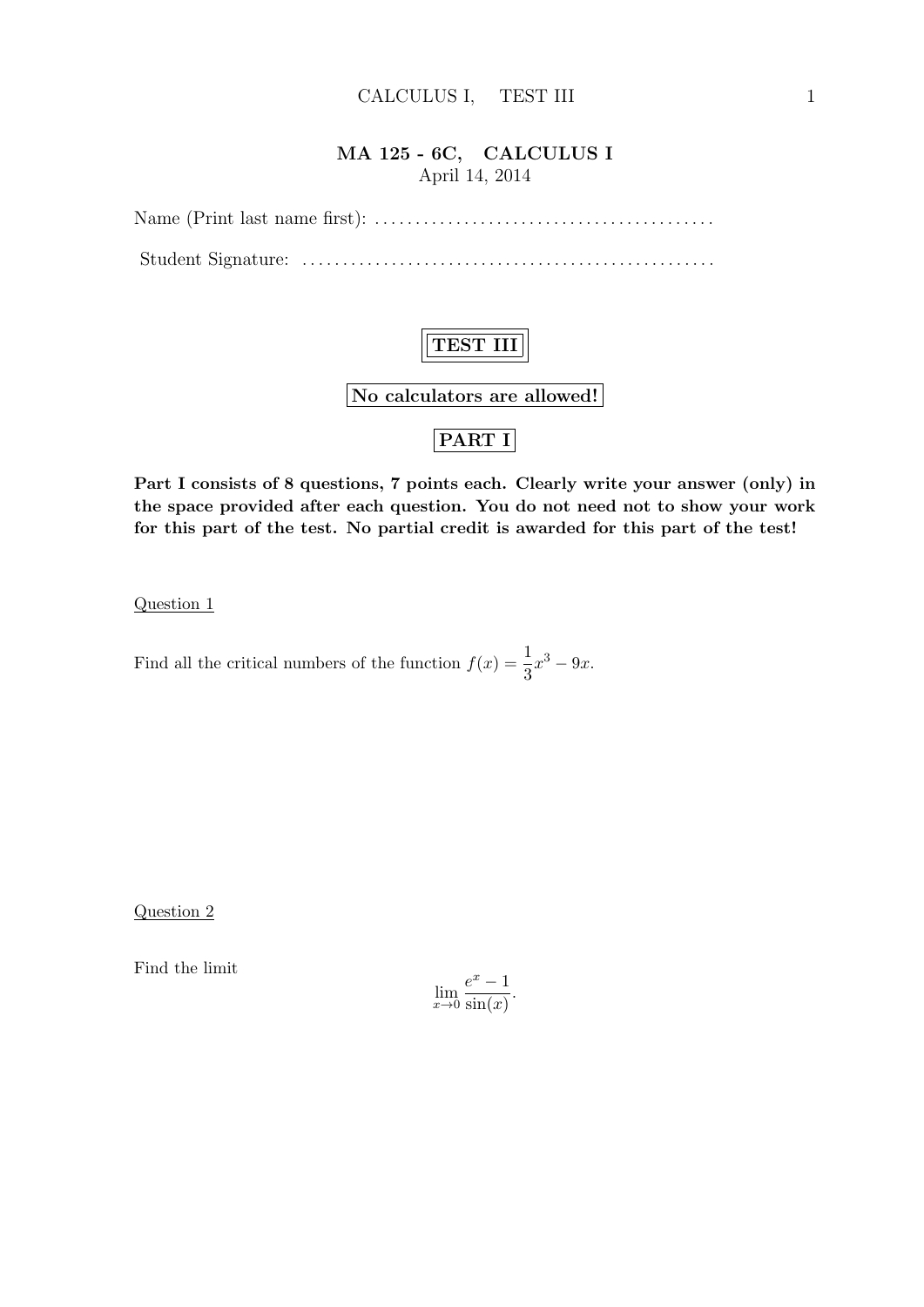#### Question 3

Find the absolute maximum value of the function  $g(x) = 4x - x^2$  on the closed interval [0, 1].

#### Question 4

Find the open interval(s) on which the function  $g(x) = x^3 - 27x - 15$  is increasing.

#### Question 5

Find the open interval(s) on which the function  $g(x) = x^3 - 27x - 15$  is concave down.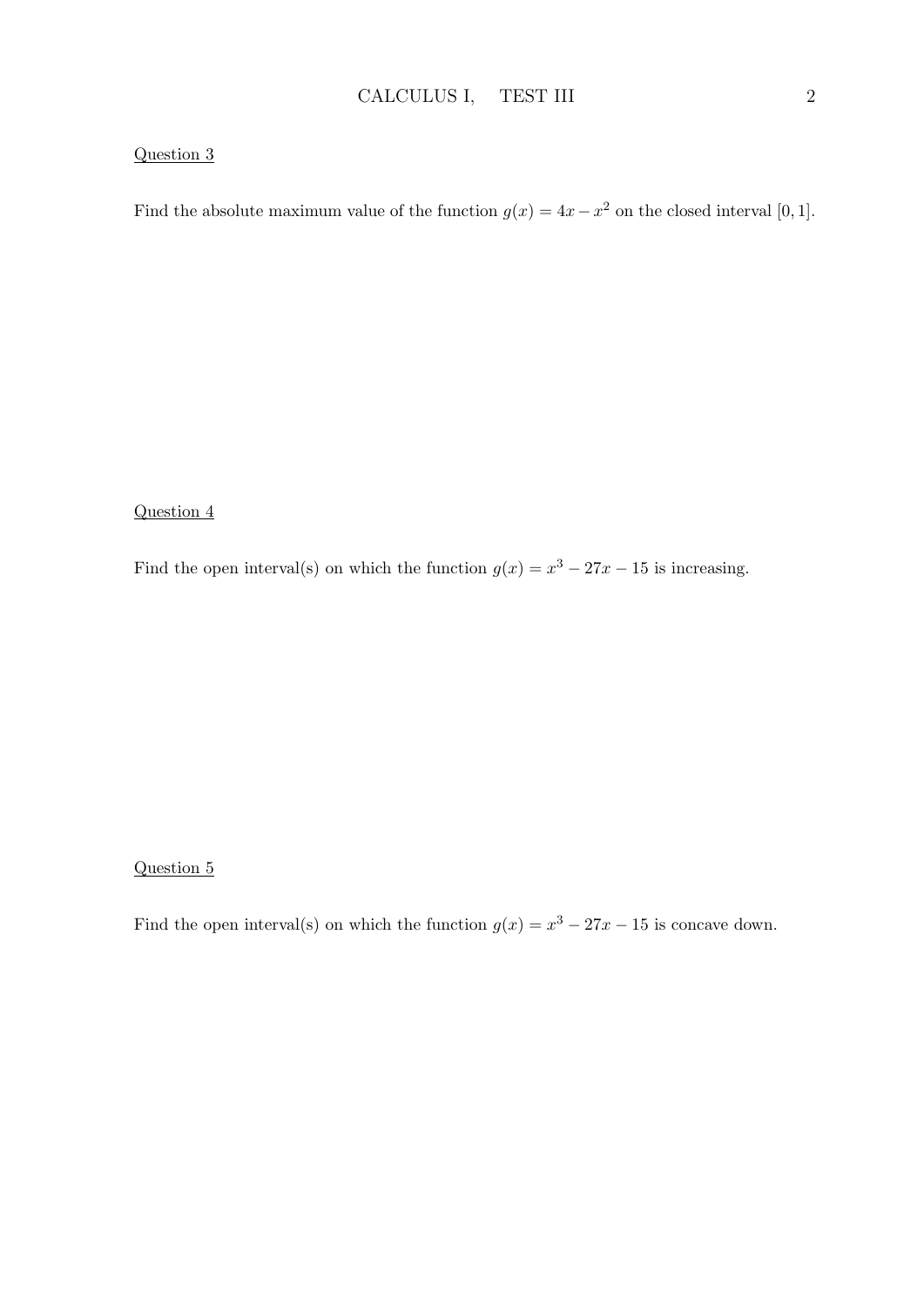#### Question 6

If  $f'(x) = (x+2)^2(x-1)^3(x-2)^3$ . Find all points of the local maximum and local minimum of the function  $f$ . **NOTICE:** the first derivative of the function is already given!

#### Question 7

If  $f''(x) = (x+1)^2(x-1)^3(x-2)^4$ . Find all inflection points of the function f. **NOTICE:** the second derivative of the function is already given!

#### Question 8

Find all vertical and horizontal asymptotes of the function

$$
f(x) = \frac{x^2 + 1}{1 - x^2}.
$$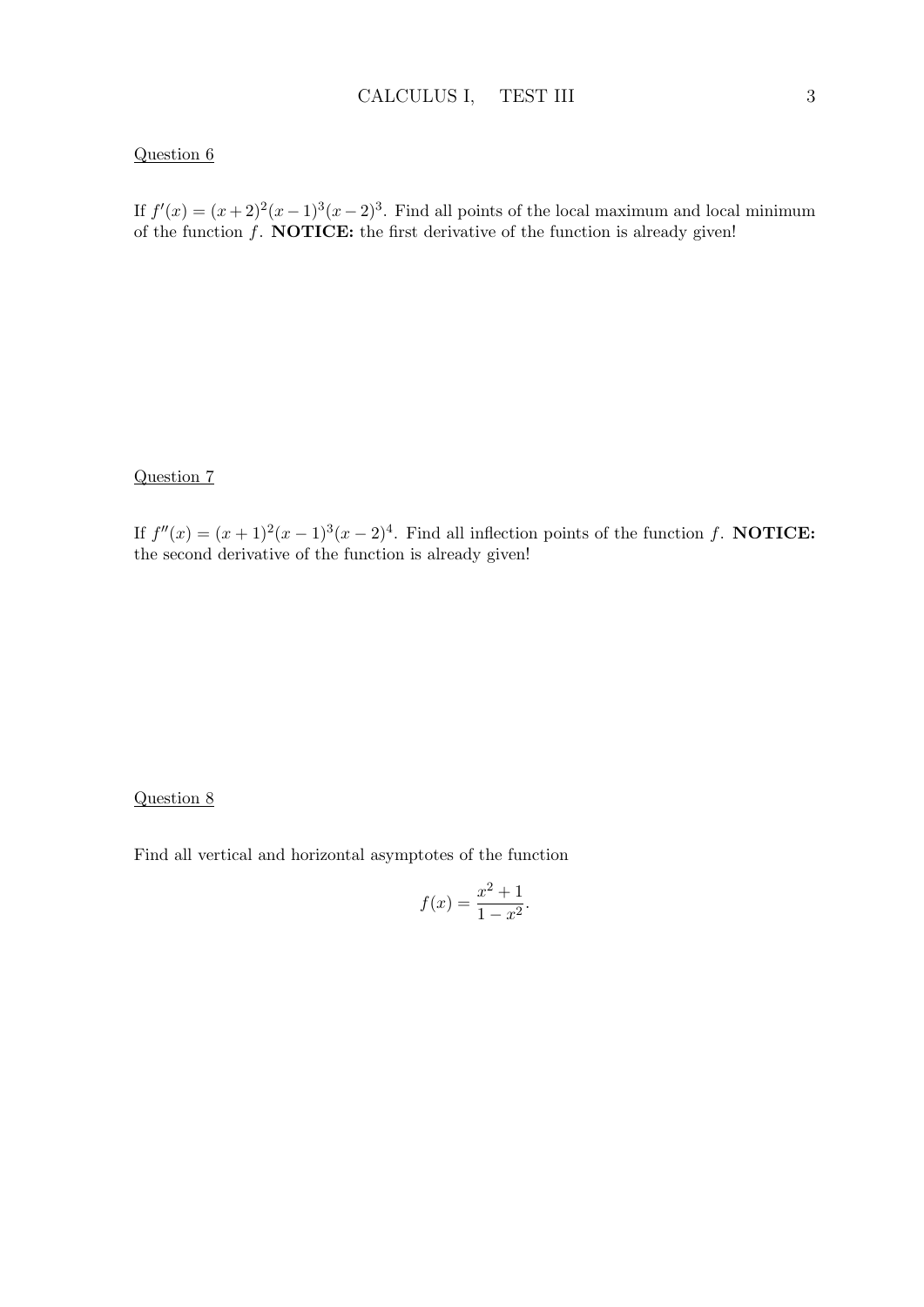#### PART II

Each problem is worth 14 points.

Part II consists of 4 problems. You must show your work on this part of the test to get full credit. Displaying only the final answer (even if correct) without the relevant steps will not get full credit.

### Problem 1

Suppose that the derivative of a function  $f(x)$  is given by

$$
f'(x) = (x - 1)^{4}(x + 1)^{3}(x - 2)^{2}.
$$

NOTICE: the derivative of the function is already given! Answer all the following questions.

(a) Find all the critical numbers of the function  $f(x)$ .

(b) On what interval(s) is the function  $f(x)$  increasing? (Justify your answer!)

(c) On what interval(s) is the function  $f(x)$  decreasing? (Justify your answer!)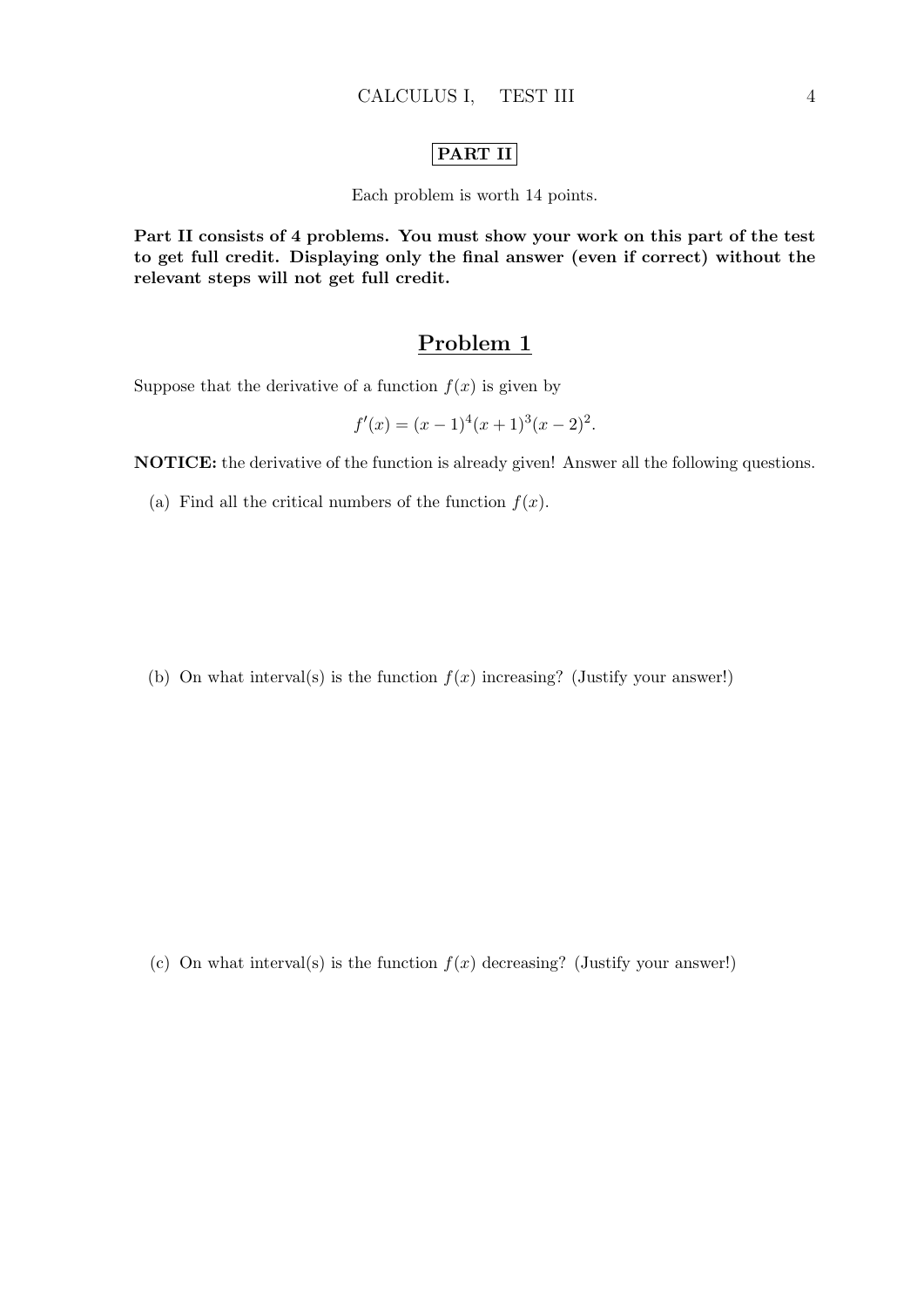### Problem 2

Consider the function

$$
f(x) = \frac{1}{12}x^4 - \frac{1}{2}x^2 + 1.
$$

Answer all the following questions.

(a) Find the (open) interval(s) of increase, and all the (open) interval(s) of decrease.

(b) Find all local maximum and minimum points. [Be sure to give the  $x$  and  $y$ -coordinates of each point.]

(c) Find the open interval(s) where the function is concave down, and the open interval(s) where it is concave up.

(d) Find the inflection points. [Be sure to give the  $x$  and the  $y$  coordinate!]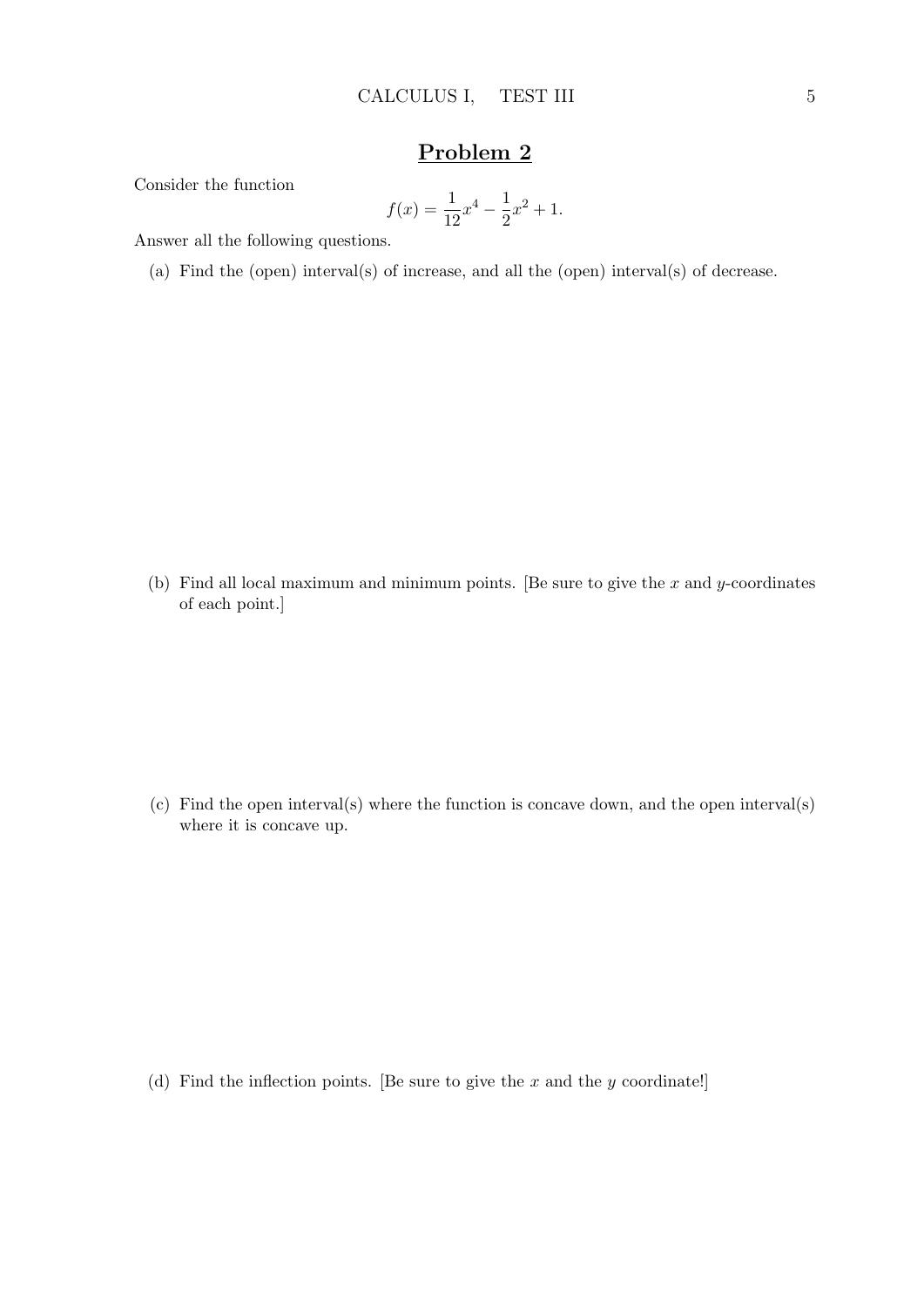(e) Use the information from parts  $(a)$ – $(d)$  to sketch the graph.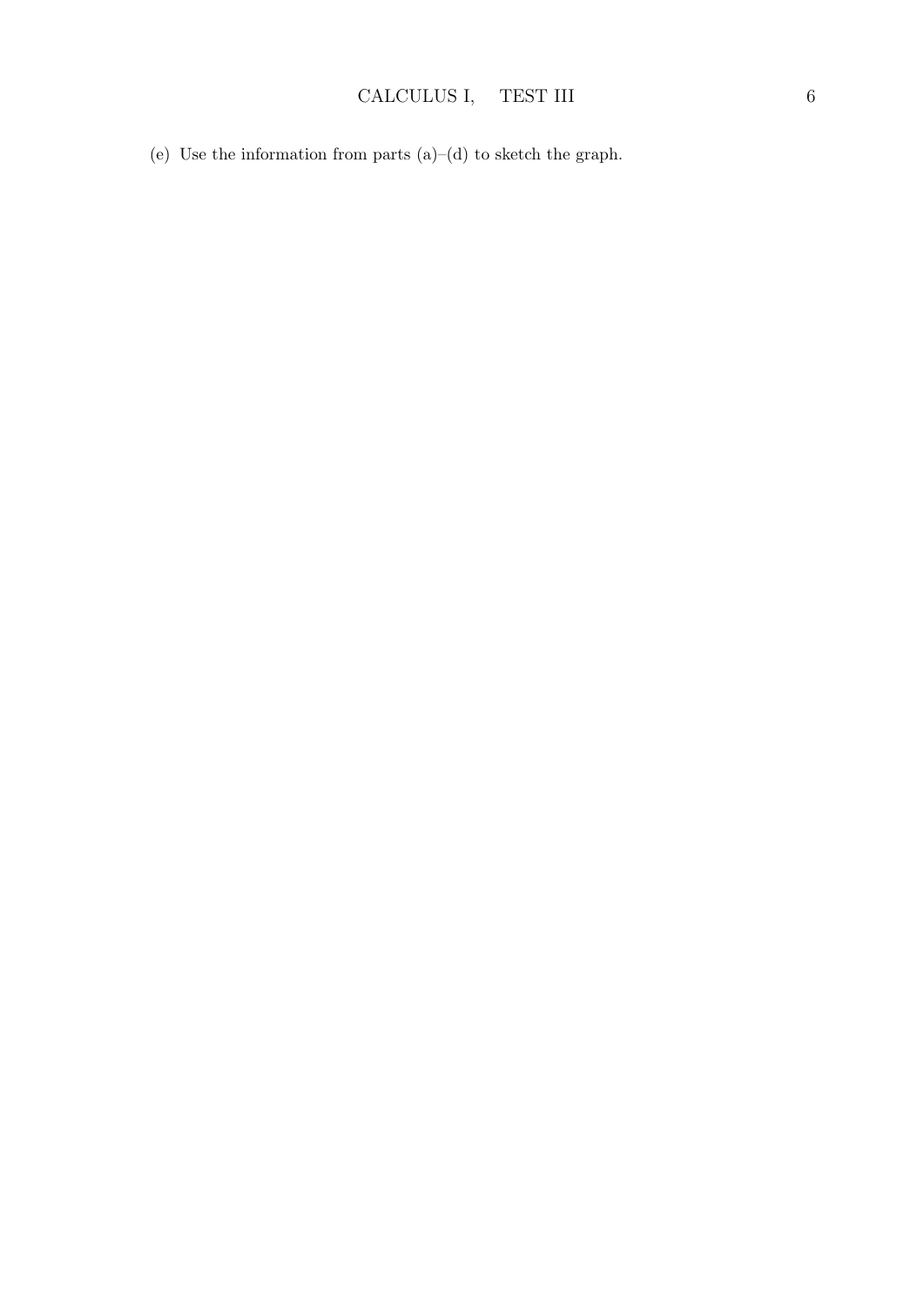## Problem 3

Consider the function

$$
f(x) = xe^x.
$$

Answer all the following questions.

(a) Find the (open) interval(s) of increase, and all the (open) interval(s) of decrease.

- (b) Find all local maximum and minimum points. [Be sure to give the  $x$  and  $y$ -coordinates of each point.]
- (c) Find the open interval(s) where the function is concave down, and the open interval(s) where it is concave up. Find the inflection points. [Be sure to give the  $x$  and the  $y$ coordinate!]

- 
- (d) Find behavior of the function as  $x \to \pm \infty$ .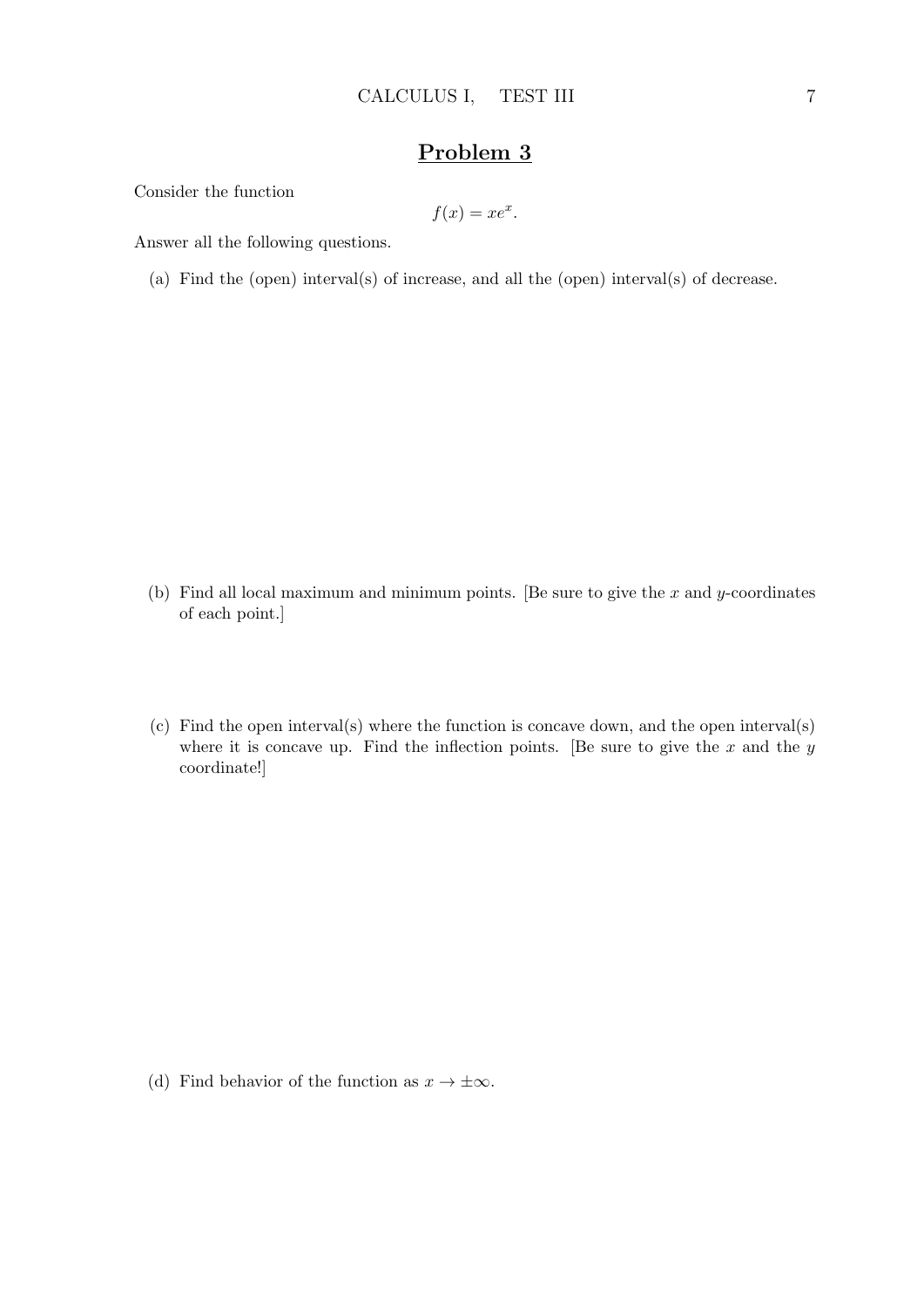(e) Use the information from parts  $(a)$ – $(d)$  to sketch the graph.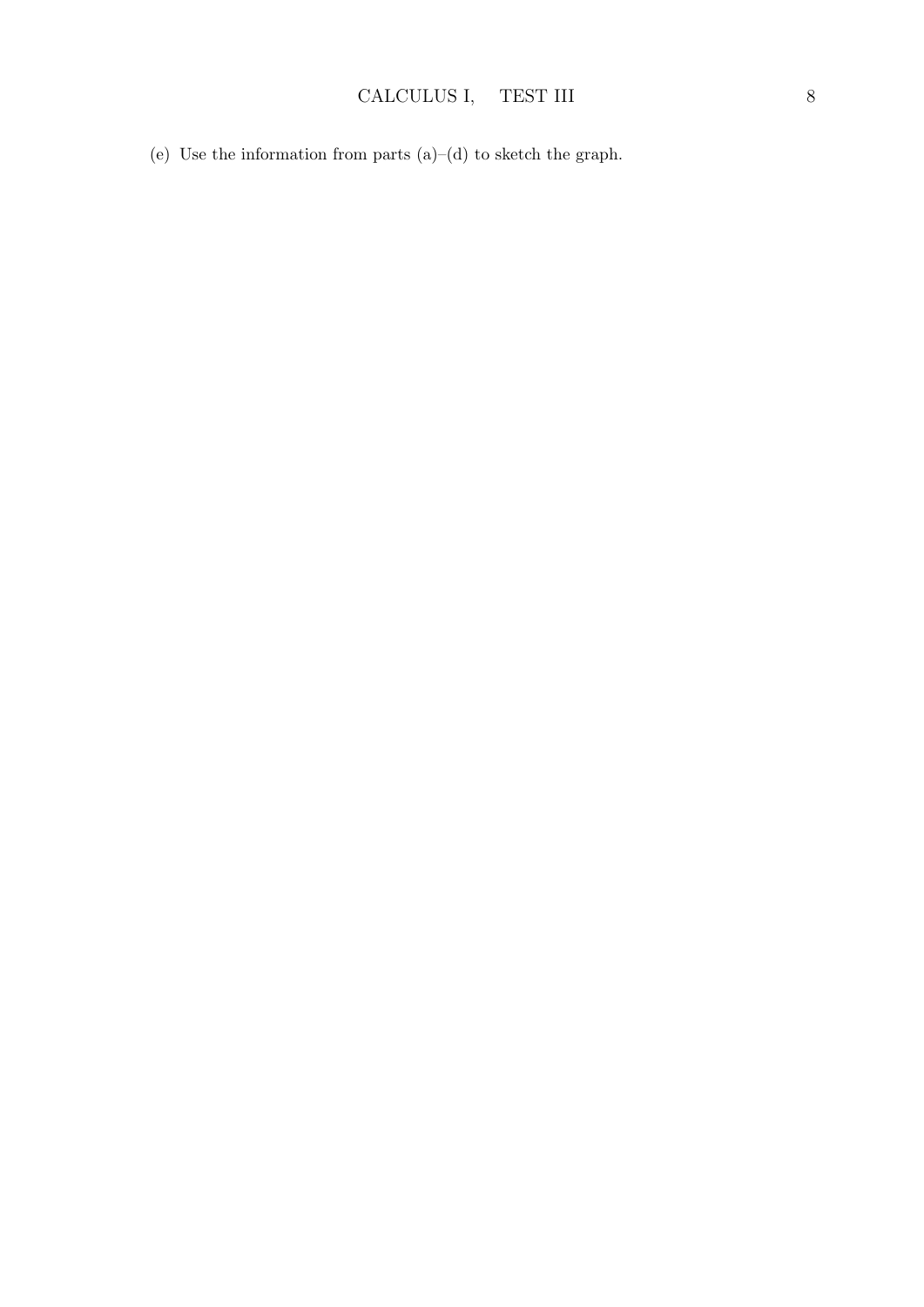# Problem 4

(a) Find the limit

$$
\lim_{x \to 0} (1+x)^{\frac{1}{\sin(2x)}}.
$$

(b) Find the dimensions of a rectangle with area  $25 \text{ cm}^2$  whose perimeter is as small as possible. (Show your work!)